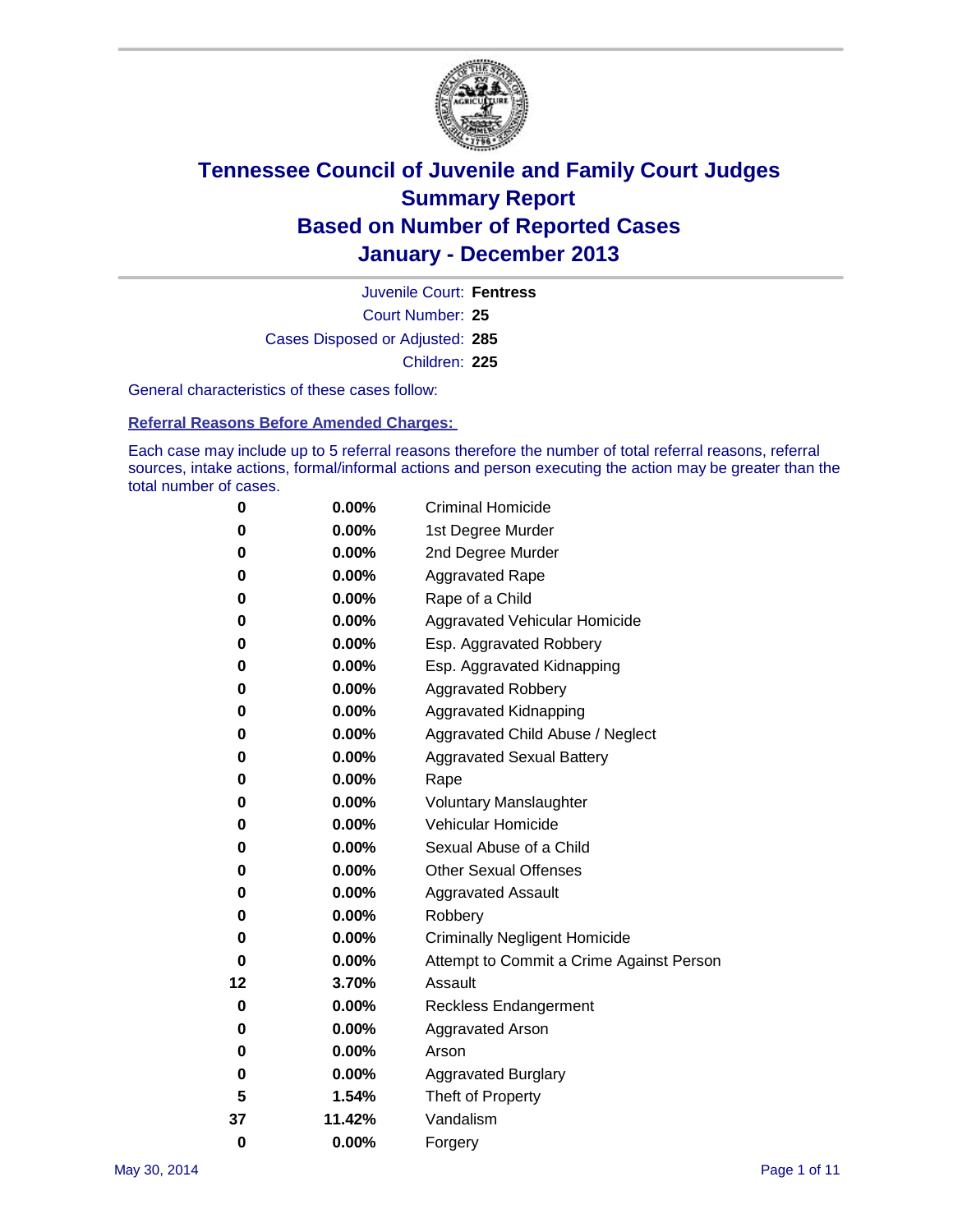

Court Number: **25** Juvenile Court: **Fentress** Cases Disposed or Adjusted: **285** Children: **225**

#### **Referral Reasons Before Amended Charges:**

Each case may include up to 5 referral reasons therefore the number of total referral reasons, referral sources, intake actions, formal/informal actions and person executing the action may be greater than the total number of cases.

| 0  | 0.00%  | <b>Worthless Checks</b>                                     |
|----|--------|-------------------------------------------------------------|
| 0  | 0.00%  | Illegal Possession / Fraudulent Use of Credit / Debit Cards |
| 1  | 0.31%  | <b>Burglary</b>                                             |
| 0  | 0.00%  | Unauthorized Use of a Vehicle                               |
| 0  | 0.00%  | <b>Cruelty to Animals</b>                                   |
| 0  | 0.00%  | Sale of Controlled Substances                               |
| 1  | 0.31%  | Other Drug Offenses                                         |
| 8  | 2.47%  | <b>Possession of Controlled Substances</b>                  |
| 0  | 0.00%  | <b>Criminal Attempt</b>                                     |
| 0  | 0.00%  | Carrying Weapons on School Property                         |
| 0  | 0.00%  | Unlawful Carrying / Possession of a Weapon                  |
| 0  | 0.00%  | <b>Evading Arrest</b>                                       |
| 0  | 0.00%  | Escape                                                      |
| 1  | 0.31%  | Driving Under Influence (DUI)                               |
| 6  | 1.85%  | Possession / Consumption of Alcohol                         |
| 0  | 0.00%  | Resisting Stop, Frisk, Halt, Arrest or Search               |
| 0  | 0.00%  | <b>Aggravated Criminal Trespass</b>                         |
| 0  | 0.00%  | Harassment                                                  |
| 0  | 0.00%  | Failure to Appear                                           |
| 1  | 0.31%  | Filing a False Police Report                                |
| 0  | 0.00%  | <b>Criminal Impersonation</b>                               |
| 8  | 2.47%  | <b>Disorderly Conduct</b>                                   |
| 9  | 2.78%  | <b>Criminal Trespass</b>                                    |
| 0  | 0.00%  | <b>Public Intoxication</b>                                  |
| 0  | 0.00%  | Gambling                                                    |
| 57 | 17.59% | <b>Traffic</b>                                              |
| 0  | 0.00%  | <b>Local Ordinances</b>                                     |
| 0  | 0.00%  | Violation of Wildlife Regulations                           |
| 0  | 0.00%  | Contempt of Court                                           |
| 32 | 9.88%  | Violation of Probation                                      |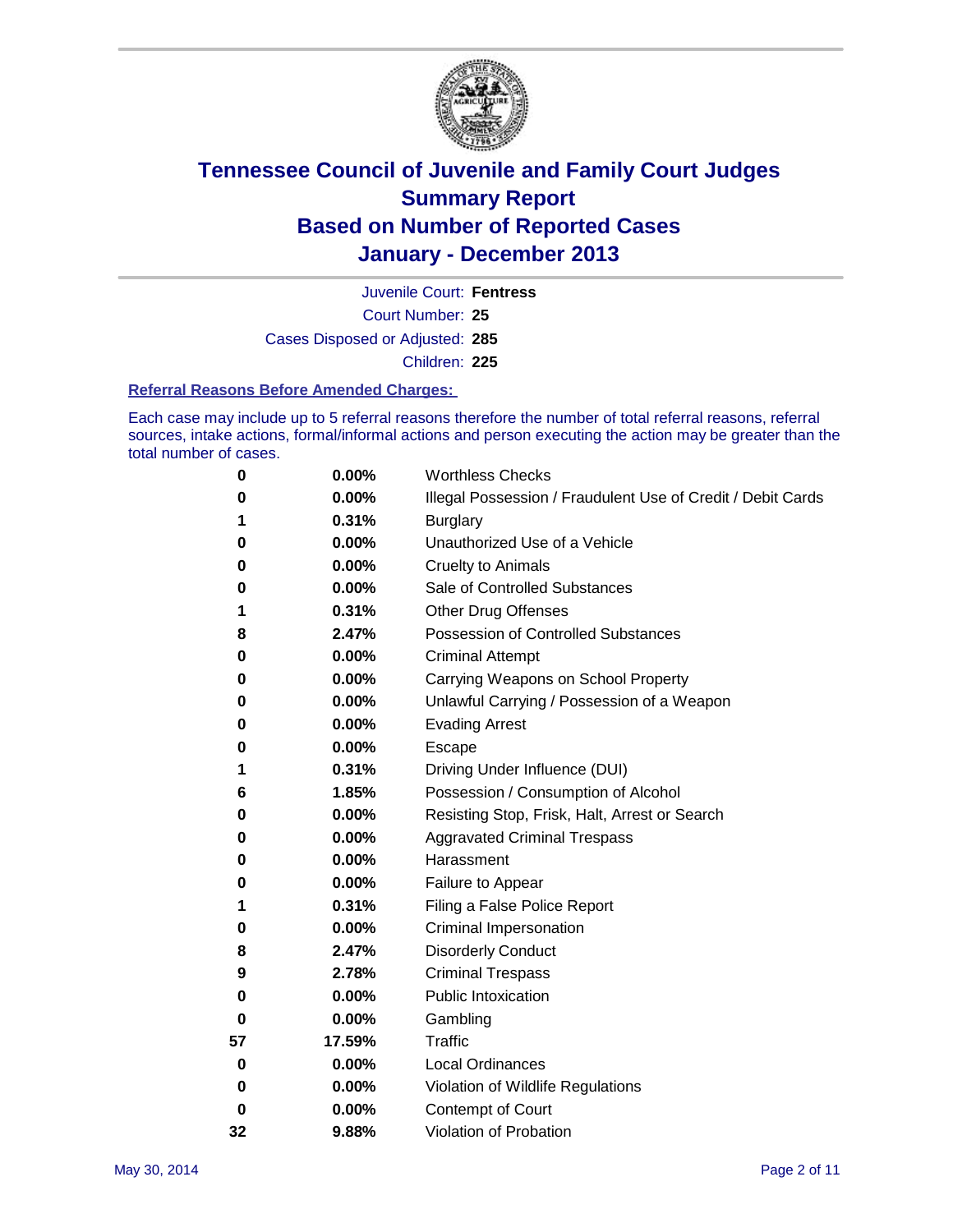

Court Number: **25** Juvenile Court: **Fentress** Cases Disposed or Adjusted: **285** Children: **225**

#### **Referral Reasons Before Amended Charges:**

Each case may include up to 5 referral reasons therefore the number of total referral reasons, referral sources, intake actions, formal/informal actions and person executing the action may be greater than the total number of cases.

| 324      | 100.00%                                 | <b>Total Referrals</b>                                                                        |
|----------|-----------------------------------------|-----------------------------------------------------------------------------------------------|
| 0        | $0.00\%$                                | Other                                                                                         |
| 0        | 0.00%                                   | <b>Consent to Marry</b>                                                                       |
| $\bf{0}$ | 0.00%                                   | <b>Request for Medical Treatment</b>                                                          |
| 0        | 0.00%                                   | <b>Child Support</b>                                                                          |
| 0        | 0.00%                                   | Paternity / Legitimation                                                                      |
| 0        | $0.00\%$                                | Visitation                                                                                    |
| 0        | 0.00%                                   | Custody                                                                                       |
| 0        | 0.00%                                   | <b>Foster Care Review</b>                                                                     |
| 0        | 0.00%                                   | <b>Administrative Review</b>                                                                  |
| 20       | 6.17%                                   | <b>Judicial Review</b>                                                                        |
| 0        | 0.00%                                   | Violation of Informal Adjustment                                                              |
| 0        | 0.00%                                   | Violation of Pretrial Diversion                                                               |
| 0        | 0.00%                                   | <b>Termination of Parental Rights</b>                                                         |
| $\bf{0}$ |                                         | Dependency / Neglect                                                                          |
| 0        |                                         | <b>Physically Abused Child</b>                                                                |
|          |                                         | Sexually Abused Child                                                                         |
|          |                                         | Violation of Curfew                                                                           |
|          |                                         | Violation of a Valid Court Order                                                              |
|          |                                         | Possession of Tobacco Products                                                                |
|          |                                         | Out-of-State Runaway                                                                          |
|          |                                         | In-State Runaway                                                                              |
|          |                                         | Unruly Behavior<br>Truancy                                                                    |
|          |                                         |                                                                                               |
|          | 22<br>73<br>8<br>0<br>11<br>4<br>8<br>0 | 6.79%<br>22.53%<br>2.47%<br>$0.00\%$<br>3.40%<br>1.23%<br>2.47%<br>0.00%<br>0.00%<br>$0.00\%$ |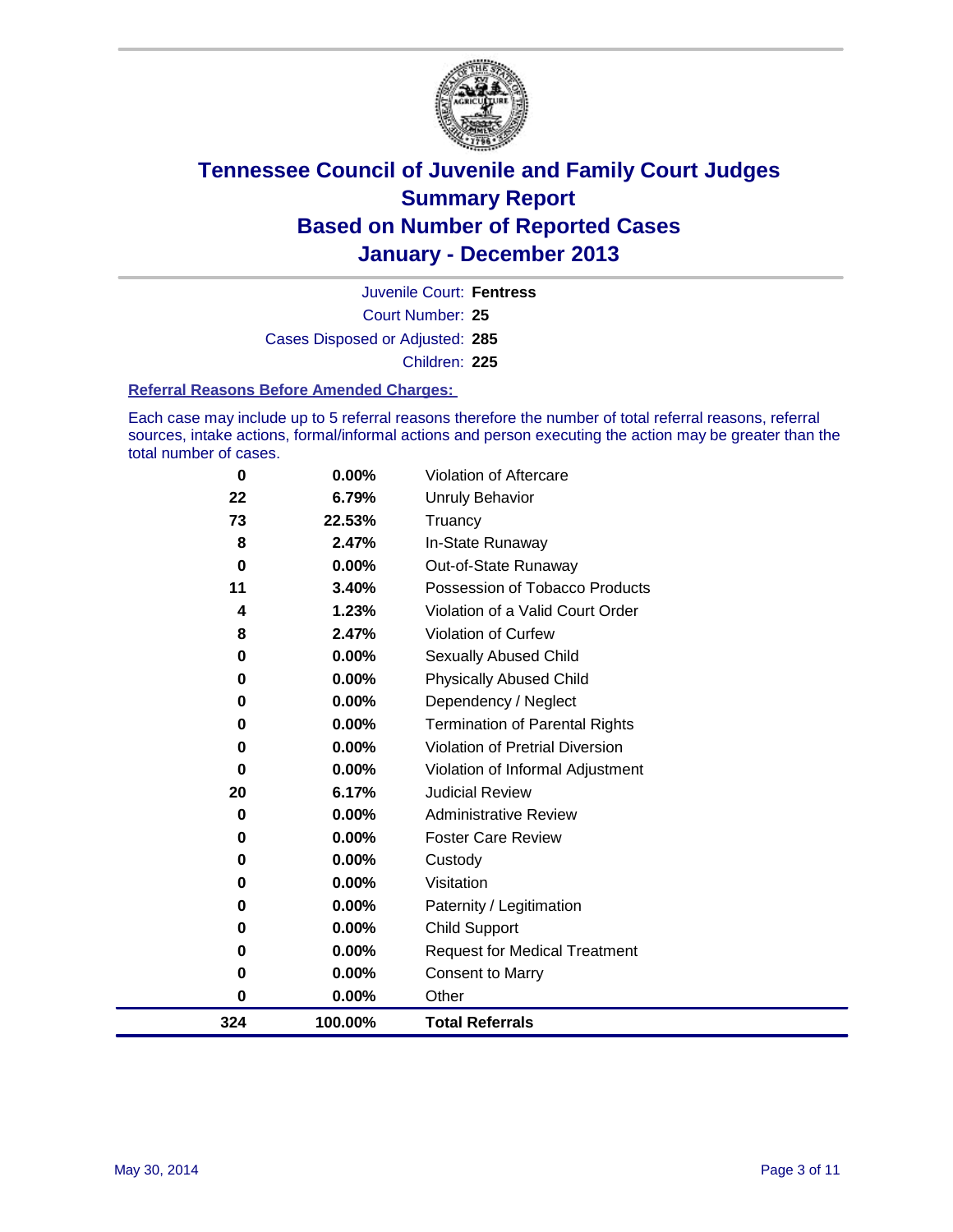

|                                 |          | Juvenile Court: Fentress |  |  |  |  |  |
|---------------------------------|----------|--------------------------|--|--|--|--|--|
| Court Number: 25                |          |                          |  |  |  |  |  |
| Cases Disposed or Adjusted: 285 |          |                          |  |  |  |  |  |
|                                 |          | Children: 225            |  |  |  |  |  |
| <b>Referral Sources: 1</b>      |          |                          |  |  |  |  |  |
| 149                             | 45.99%   | Law Enforcement          |  |  |  |  |  |
| 4                               | 1.23%    | Parents                  |  |  |  |  |  |
| $\mathbf{2}$                    | 0.62%    | Relatives                |  |  |  |  |  |
| 0                               | $0.00\%$ | Self                     |  |  |  |  |  |
| 118                             | 36.42%   | School                   |  |  |  |  |  |

| 324 | 100.00% | <b>Total Referral Sources</b>     |  |
|-----|---------|-----------------------------------|--|
| 0   | 0.00%   | Other                             |  |
| 0   | 0.00%   | <b>Unknown</b>                    |  |
| 0   | 0.00%   | Hospital                          |  |
| 0   | 0.00%   | Child & Parent                    |  |
|     | 0.31%   | Victim                            |  |
| 1   | 0.31%   | <b>Other Court</b>                |  |
| 3   | 0.93%   | Social Agency                     |  |
| 4   | 1.23%   | <b>Court Staff</b>                |  |
| 0   | 0.00%   | <b>District Attorney's Office</b> |  |
| 0   | 0.00%   | <b>Other State Department</b>     |  |
| 42  | 12.96%  | <b>DCS</b>                        |  |
| 0   | 0.00%   | <b>CSA</b>                        |  |
|     |         |                                   |  |

### **Age of Child at Referral: 2**

|    |        | <b>Unknown</b>     |  |
|----|--------|--------------------|--|
| 1  | 0.44%  | Ages 19 and Over   |  |
| 66 | 29.33% | Ages 17 through 18 |  |
| 77 | 34.22% | Ages 15 through 16 |  |
| 37 | 16.44% | Ages 13 through 14 |  |
| 15 | 6.67%  | Ages 11 through 12 |  |
| 29 | 12.89% | Ages 10 and Under  |  |
|    |        | $0.00\%$<br>0      |  |

<sup>1</sup> If different than number of Referral Reasons (324), verify accuracy of your court's data.

<sup>2</sup> One child could be counted in multiple categories, verify accuracy of your court's data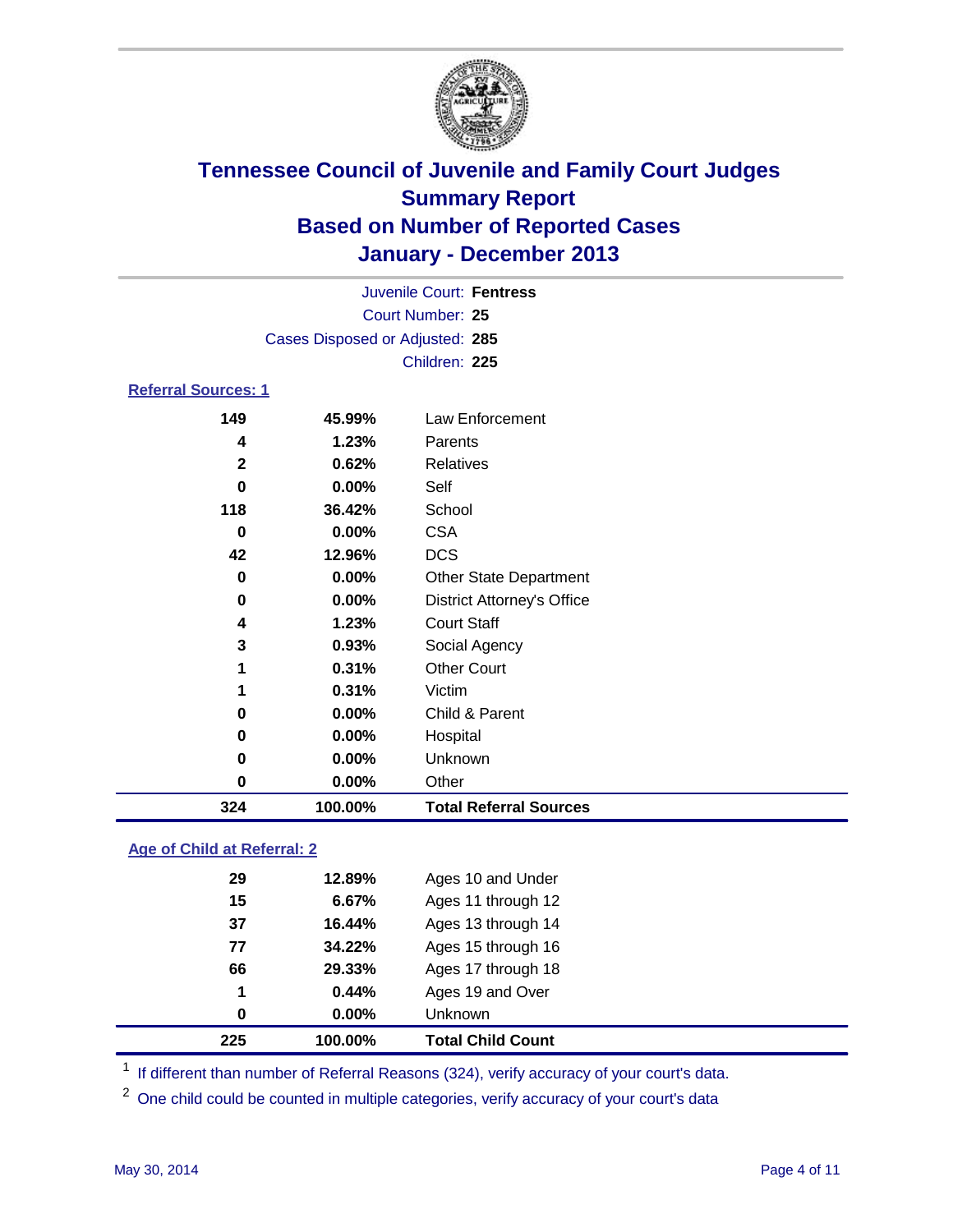

|                                         |                                 | Juvenile Court: Fentress |  |  |  |
|-----------------------------------------|---------------------------------|--------------------------|--|--|--|
|                                         |                                 | Court Number: 25         |  |  |  |
|                                         | Cases Disposed or Adjusted: 285 |                          |  |  |  |
|                                         |                                 | Children: 225            |  |  |  |
| Sex of Child: 1                         |                                 |                          |  |  |  |
| 146                                     | 64.89%                          | Male                     |  |  |  |
| 79                                      | 35.11%                          | Female                   |  |  |  |
| $\bf{0}$                                | 0.00%                           | Unknown                  |  |  |  |
| 225                                     | 100.00%                         | <b>Total Child Count</b> |  |  |  |
| Race of Child: 1                        |                                 |                          |  |  |  |
| 219                                     | 97.33%                          | White                    |  |  |  |
| 3                                       | 1.33%                           | African American         |  |  |  |
| $\bf{0}$                                | 0.00%                           | Native American          |  |  |  |
| 0                                       | 0.00%                           | Asian                    |  |  |  |
| 3                                       | 1.33%                           | Mixed                    |  |  |  |
| 0                                       | 0.00%                           | Unknown                  |  |  |  |
| 225                                     | 100.00%                         | <b>Total Child Count</b> |  |  |  |
| <b>Hispanic Origin: 1</b>               |                                 |                          |  |  |  |
| 4                                       | 1.78%                           | Yes                      |  |  |  |
| 221                                     | 98.22%                          | <b>No</b>                |  |  |  |
| $\mathbf 0$                             | 0.00%                           | Unknown                  |  |  |  |
| 225                                     | 100.00%                         | <b>Total Child Count</b> |  |  |  |
| <b>School Enrollment of Children: 1</b> |                                 |                          |  |  |  |
| 222                                     | 98.67%                          | Yes                      |  |  |  |
| 3                                       | 1.33%                           | <b>No</b>                |  |  |  |
| $\bf{0}$                                | 0.00%                           | Unknown                  |  |  |  |
| 225                                     | 100.00%                         | <b>Total Child Count</b> |  |  |  |

One child could be counted in multiple categories, verify accuracy of your court's data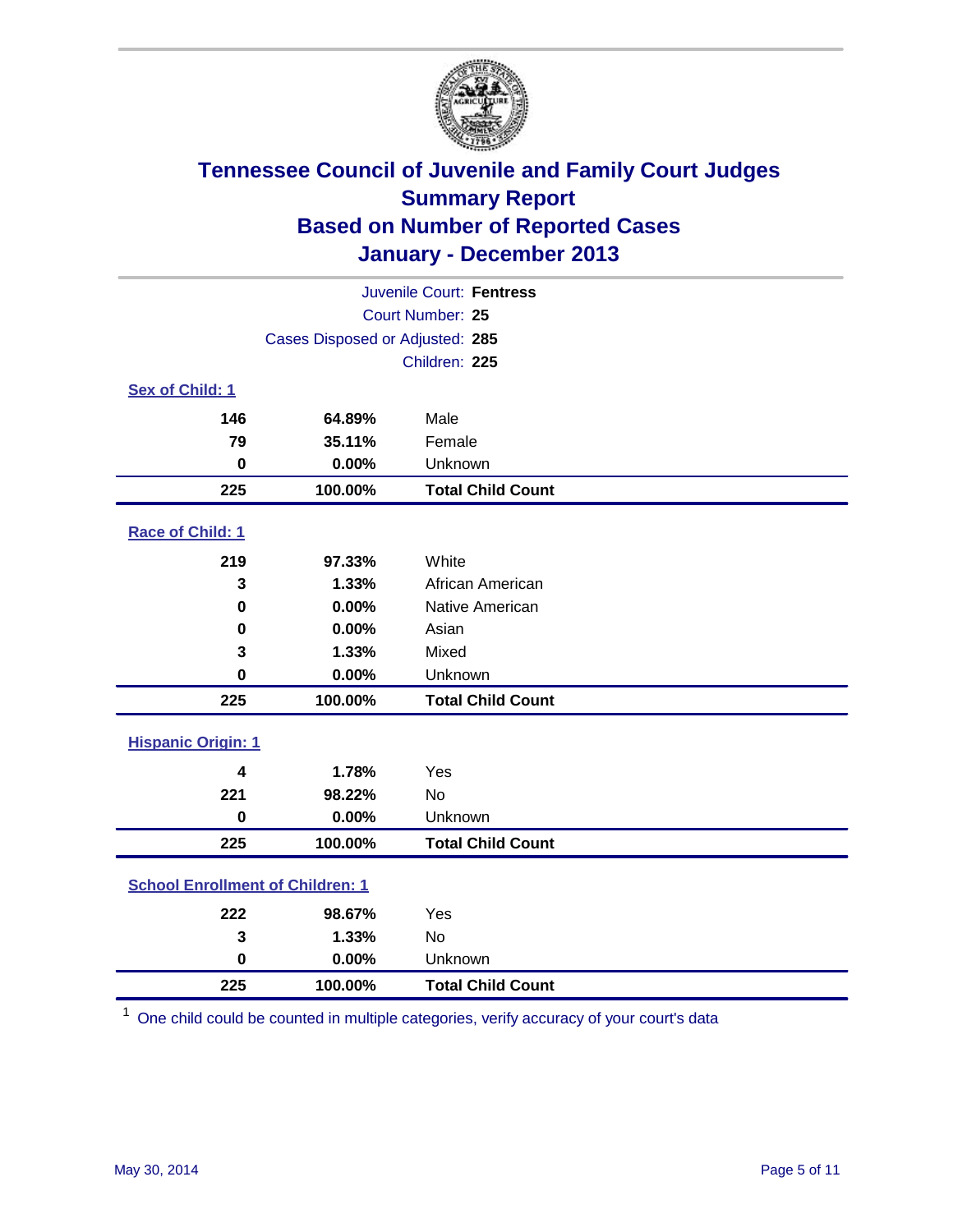

Court Number: **25** Juvenile Court: **Fentress** Cases Disposed or Adjusted: **285** Children: **225**

### **Living Arrangement of Child at Time of Referral: 1**

| 225          | 100.00%  | <b>Total Child Count</b>     |
|--------------|----------|------------------------------|
| 0            | 0.00%    | Other                        |
| 0            | $0.00\%$ | Unknown                      |
| 3            | 1.33%    | Independent                  |
| 0            | 0.00%    | In an Institution            |
| 0            | $0.00\%$ | In a Residential Center      |
| $\mathbf{2}$ | 0.89%    | In a Group Home              |
| 0            | $0.00\%$ | With Foster Family           |
| 7            | 3.11%    | <b>With Adoptive Parents</b> |
| 20           | 8.89%    | <b>With Relatives</b>        |
| 20           | 8.89%    | With Father                  |
| 54           | 24.00%   | With Mother                  |
| 3            | 1.33%    | With Mother and Stepfather   |
| 0            | $0.00\%$ | With Father and Stepmother   |
| 116          | 51.56%   | With Both Biological Parents |
|              |          |                              |

### **Type of Detention: 2**

| 285 | 100.00%  | <b>Total Detention Count</b> |  |
|-----|----------|------------------------------|--|
| 0   | $0.00\%$ | Other                        |  |
| 285 | 100.00%  | Does Not Apply               |  |
| 0   | $0.00\%$ | <b>Unknown</b>               |  |
| 0   | $0.00\%$ | <b>Psychiatric Hospital</b>  |  |
| 0   | 0.00%    | Jail - No Separation         |  |
| 0   | 0.00%    | Jail - Partial Separation    |  |
| 0   | $0.00\%$ | Jail - Complete Separation   |  |
| 0   | 0.00%    | Juvenile Detention Facility  |  |
| 0   | 0.00%    | Non-Secure Placement         |  |
|     |          |                              |  |

<sup>1</sup> One child could be counted in multiple categories, verify accuracy of your court's data

If different than number of Cases (285) verify accuracy of your court's data.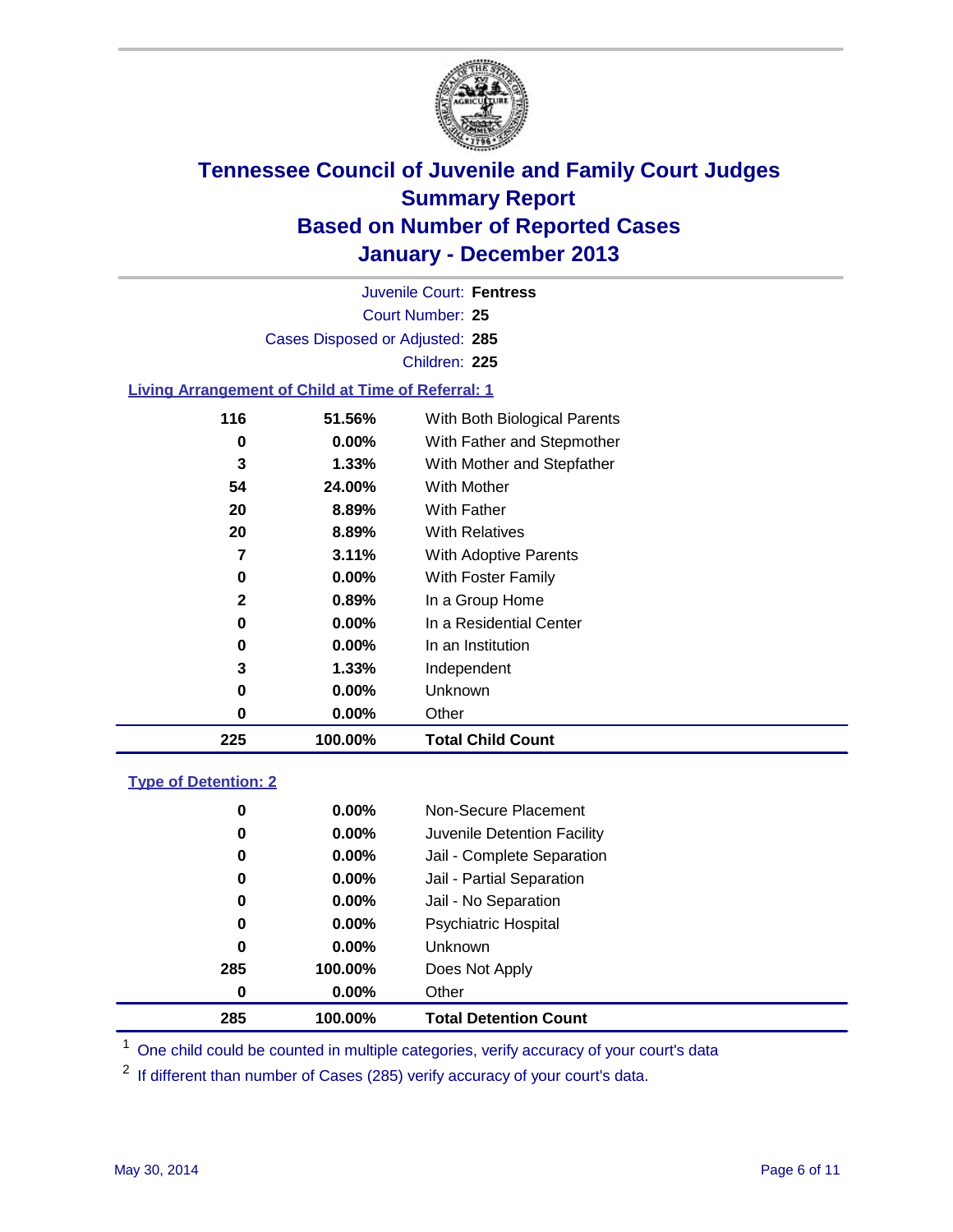

|                                                    |                  | Juvenile Court: Fentress             |  |  |  |
|----------------------------------------------------|------------------|--------------------------------------|--|--|--|
|                                                    | Court Number: 25 |                                      |  |  |  |
| Cases Disposed or Adjusted: 285                    |                  |                                      |  |  |  |
|                                                    |                  | Children: 225                        |  |  |  |
| <b>Placement After Secure Detention Hearing: 1</b> |                  |                                      |  |  |  |
| $\bf{0}$                                           | 0.00%            | Returned to Prior Living Arrangement |  |  |  |
| 0                                                  | $0.00\%$         | Juvenile Detention Facility          |  |  |  |
| 0                                                  | 0.00%            | Jail                                 |  |  |  |
| 0                                                  | 0.00%            | Shelter / Group Home                 |  |  |  |
| 0                                                  | 0.00%            | Foster Family Home                   |  |  |  |
| 0                                                  | 0.00%            | Psychiatric Hospital                 |  |  |  |
| 0                                                  | 0.00%            | Unknown                              |  |  |  |
| 285                                                | 100.00%          | Does Not Apply                       |  |  |  |
| 0                                                  | 0.00%            | Other                                |  |  |  |
| 285                                                | 100.00%          | <b>Total Placement Count</b>         |  |  |  |
|                                                    |                  |                                      |  |  |  |
| <b>Intake Actions: 2</b>                           |                  |                                      |  |  |  |
| 218                                                | 67.28%           | <b>Petition Filed</b>                |  |  |  |
| 0                                                  | 0.00%            | <b>Motion Filed</b>                  |  |  |  |
| 86                                                 | 26.54%           | <b>Citation Processed</b>            |  |  |  |
| $\bf{0}$                                           | $0.00\%$         | Notification of Paternity Processed  |  |  |  |
| 20                                                 | 6.17%            | Scheduling of Judicial Review        |  |  |  |
| $\bf{0}$                                           | 0.00%            | Scheduling of Administrative Review  |  |  |  |
| 0                                                  | 0.00%            | Scheduling of Foster Care Review     |  |  |  |
| 0                                                  | 0.00%            | Unknown                              |  |  |  |
| 0                                                  | 0.00%            | Does Not Apply                       |  |  |  |
| 0                                                  | 0.00%            | Other                                |  |  |  |
| 324                                                | 100.00%          | <b>Total Intake Count</b>            |  |  |  |

<sup>1</sup> If different than number of Cases (285) verify accuracy of your court's data.

If different than number of Referral Reasons (324), verify accuracy of your court's data.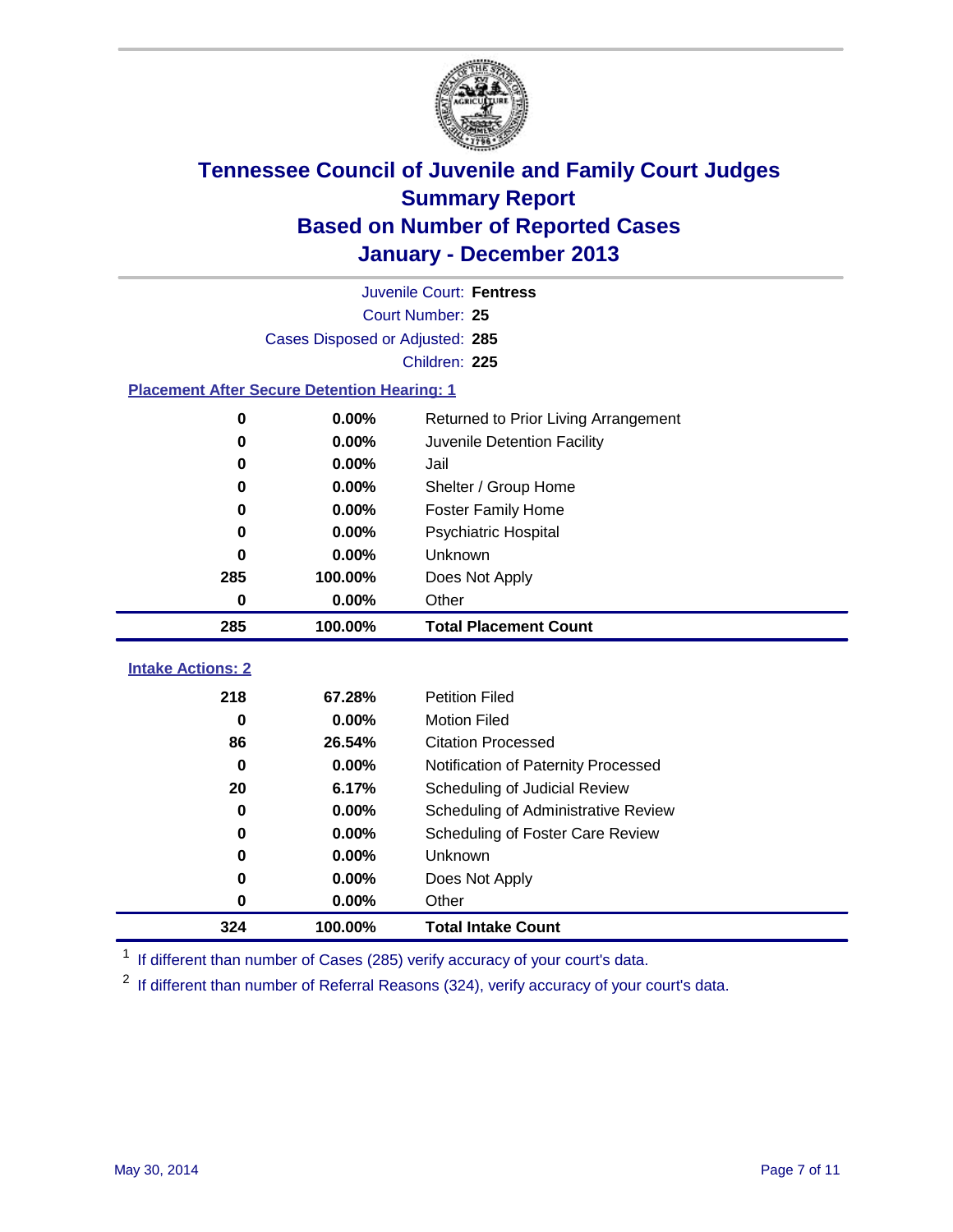

Court Number: **25** Juvenile Court: **Fentress** Cases Disposed or Adjusted: **285** Children: **225**

#### **Last Grade Completed by Child: 1**

| 0<br>$\bf{0}$ | 0.00%<br>0.00% | Too Young for School<br>Preschool |
|---------------|----------------|-----------------------------------|
| 1             | 0.44%          |                                   |
|               |                | Kindergarten                      |
| 9             | 4.00%          | 1st Grade                         |
| 4             | 1.78%          | 2nd Grade                         |
| 6             | 2.67%          | 3rd Grade                         |
| 12            | 5.33%          | 4th Grade                         |
| 25            | 11.11%         | 5th Grade                         |
| 8             | 3.56%          | 6th Grade                         |
| 6             | 2.67%          | 7th Grade                         |
| 6             | 2.67%          | 8th Grade                         |
| 35            | 15.56%         | 9th Grade                         |
| 69            | 30.67%         | 10th Grade                        |
| 43            | 19.11%         | 11th Grade                        |
| $\bf{0}$      | 0.00%          | 12th Grade                        |
| 0             | 0.00%          | Non-Graded Special Ed             |
| 0             | 0.00%          | <b>GED</b>                        |
| 1             | 0.44%          | Graduated                         |
| 0             | 0.00%          | Never Attended School             |
| 0             | 0.00%          | Unknown                           |
| 0             | 0.00%          | Other                             |
| 225           | 100.00%        | <b>Total Child Count</b>          |

|                                         | 225 | 100.00%  | <b>Total Child Count</b> |  |  |  |
|-----------------------------------------|-----|----------|--------------------------|--|--|--|
|                                         | 0   | $0.00\%$ | Unknown                  |  |  |  |
|                                         | 213 | 94.67%   | No                       |  |  |  |
|                                         | 12  | $5.33\%$ | Yes                      |  |  |  |
| <b>Enrolled in Special Education: 1</b> |     |          |                          |  |  |  |

One child could be counted in multiple categories, verify accuracy of your court's data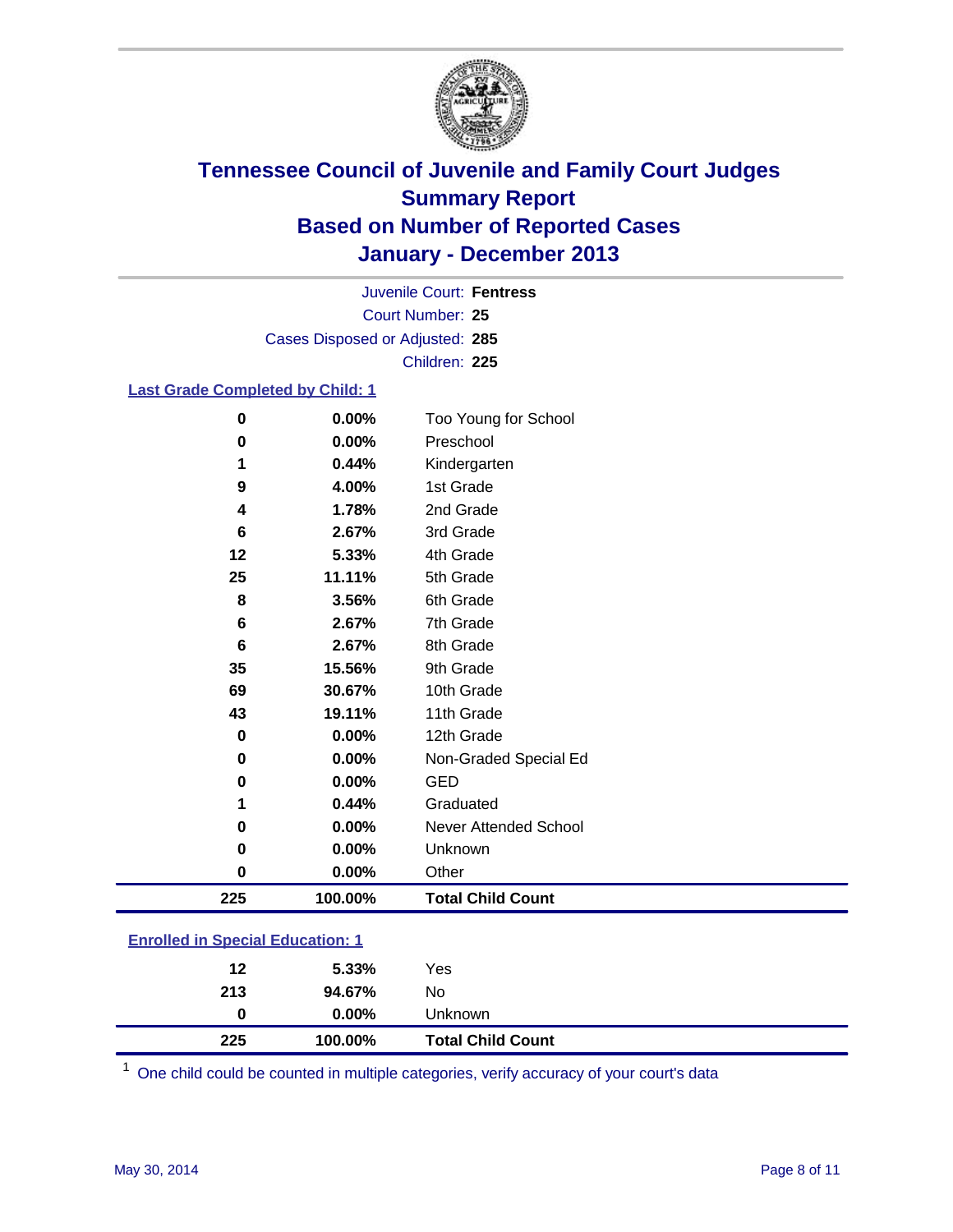

|                              |                                 | Juvenile Court: Fentress  |
|------------------------------|---------------------------------|---------------------------|
|                              |                                 | Court Number: 25          |
|                              | Cases Disposed or Adjusted: 285 |                           |
|                              |                                 | Children: 225             |
| <b>Action Executed By: 1</b> |                                 |                           |
| 316                          | 97.53%                          | Judge                     |
| 0                            | $0.00\%$                        | Magistrate                |
| 8                            | 2.47%                           | <b>YSO</b>                |
| 0                            | $0.00\%$                        | Other                     |
| 0                            | $0.00\%$                        | Unknown                   |
| 324                          | 100.00%                         | <b>Total Action Count</b> |

### **Formal / Informal Actions: 1**

| 8        | 2.47%    | Dismissed                                        |
|----------|----------|--------------------------------------------------|
| 0        | $0.00\%$ | Retired / Nolle Prosequi                         |
| 63       | 19.44%   | <b>Complaint Substantiated Delinquent</b>        |
| 131      | 40.43%   | <b>Complaint Substantiated Status Offender</b>   |
| 5        | 1.54%    | <b>Complaint Substantiated Dependent/Neglect</b> |
| 0        | 0.00%    | <b>Complaint Substantiated Abused</b>            |
| 0        | $0.00\%$ | <b>Complaint Substantiated Mentally III</b>      |
| 57       | 17.59%   | Informal Adjustment                              |
| 36       | 11.11%   | <b>Pretrial Diversion</b>                        |
| 0        | $0.00\%$ | <b>Transfer to Adult Court Hearing</b>           |
| 0        | $0.00\%$ | Charges Cleared by Transfer to Adult Court       |
| $\bf{0}$ | $0.00\%$ | Special Proceeding                               |
| 20       | 6.17%    | <b>Review Concluded</b>                          |
| 4        | 1.23%    | Case Held Open                                   |
| 0        | $0.00\%$ | Other                                            |
| 0        | $0.00\%$ | <b>Unknown</b>                                   |
| 324      | 100.00%  | <b>Total Action Count</b>                        |

<sup>1</sup> If different than number of Referral Reasons (324), verify accuracy of your court's data.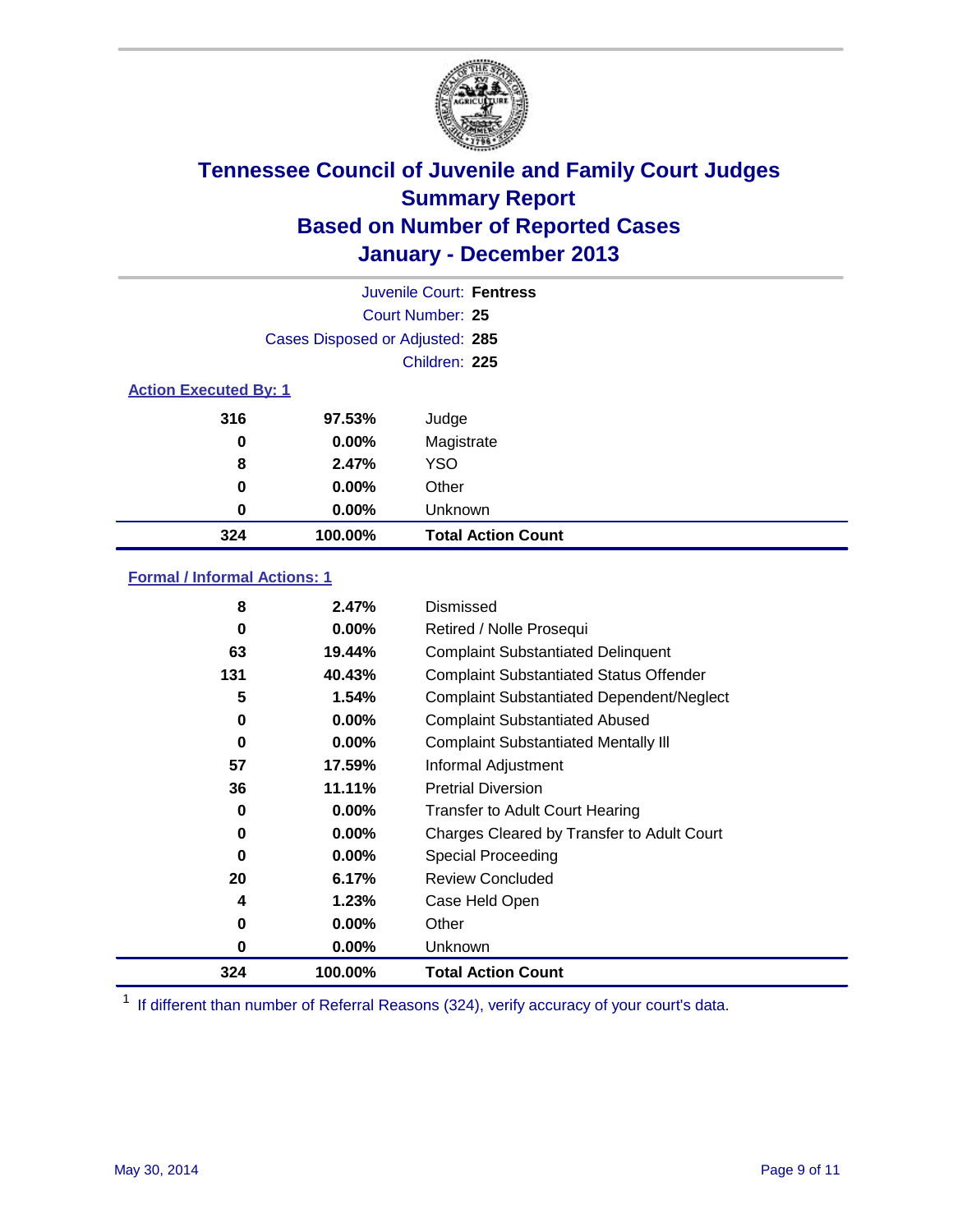

|                       |                                 | Juvenile Court: Fentress                              |
|-----------------------|---------------------------------|-------------------------------------------------------|
|                       |                                 | Court Number: 25                                      |
|                       | Cases Disposed or Adjusted: 285 |                                                       |
|                       |                                 | Children: 225                                         |
| <b>Case Outcomes:</b> |                                 | There can be multiple outcomes for one child or case. |
| 9                     | 1.97%                           | Case Dismissed                                        |
| 0                     | 0.00%                           | Case Retired or Nolle Prosequi                        |
| 80                    | 17.47%                          | Warned / Counseled                                    |
| 105                   | 22.93%                          | Held Open For Review                                  |
| 0                     | 0.00%                           | Supervision / Probation to Juvenile Court             |
| 1                     | 0.22%                           | <b>Probation to Parents</b>                           |
| 17                    | 3.71%                           | Referral to Another Entity for Supervision / Service  |
| 1                     | 0.22%                           | Referred for Mental Health Counseling                 |
| 4                     | 0.87%                           | Referred for Alcohol and Drug Counseling              |
| 0                     | 0.00%                           | <b>Referred to Alternative School</b>                 |
| 0                     | 0.00%                           | Referred to Private Child Agency                      |
| 0                     | 0.00%                           | Referred to Defensive Driving School                  |
| 0                     | 0.00%                           | Referred to Alcohol Safety School                     |
| 0                     | 0.00%                           | Referred to Juvenile Court Education-Based Program    |
| 4                     | 0.87%                           | Driver's License Held Informally                      |
| 0                     | 0.00%                           | <b>Voluntary Placement with DMHMR</b>                 |
| 0                     | 0.00%                           | <b>Private Mental Health Placement</b>                |
| 0                     | 0.00%                           | <b>Private MR Placement</b>                           |
| 0                     | 0.00%                           | Placement with City/County Agency/Facility            |
| 0                     | 0.00%                           | Placement with Relative / Other Individual            |
| 9                     | 1.97%                           | Fine                                                  |
| 49                    | 10.70%                          | <b>Public Service</b>                                 |
| 2                     | 0.44%                           | Restitution                                           |
| 0                     | 0.00%                           | <b>Runaway Returned</b>                               |
| 11                    | 2.40%                           | No Contact Order                                      |
| 0                     | 0.00%                           | Injunction Other than No Contact Order                |
| 7                     | 1.53%                           | <b>House Arrest</b>                                   |
| 0                     | 0.00%                           | <b>Court Defined Curfew</b>                           |
| 0                     | 0.00%                           | Dismissed from Informal Adjustment                    |
| 0                     | 0.00%                           | <b>Dismissed from Pretrial Diversion</b>              |
| 12                    | 2.62%                           | Released from Probation                               |
| 0                     | 0.00%                           | <b>Transferred to Adult Court</b>                     |
| 0                     | $0.00\%$                        | <b>DMHMR Involuntary Commitment</b>                   |